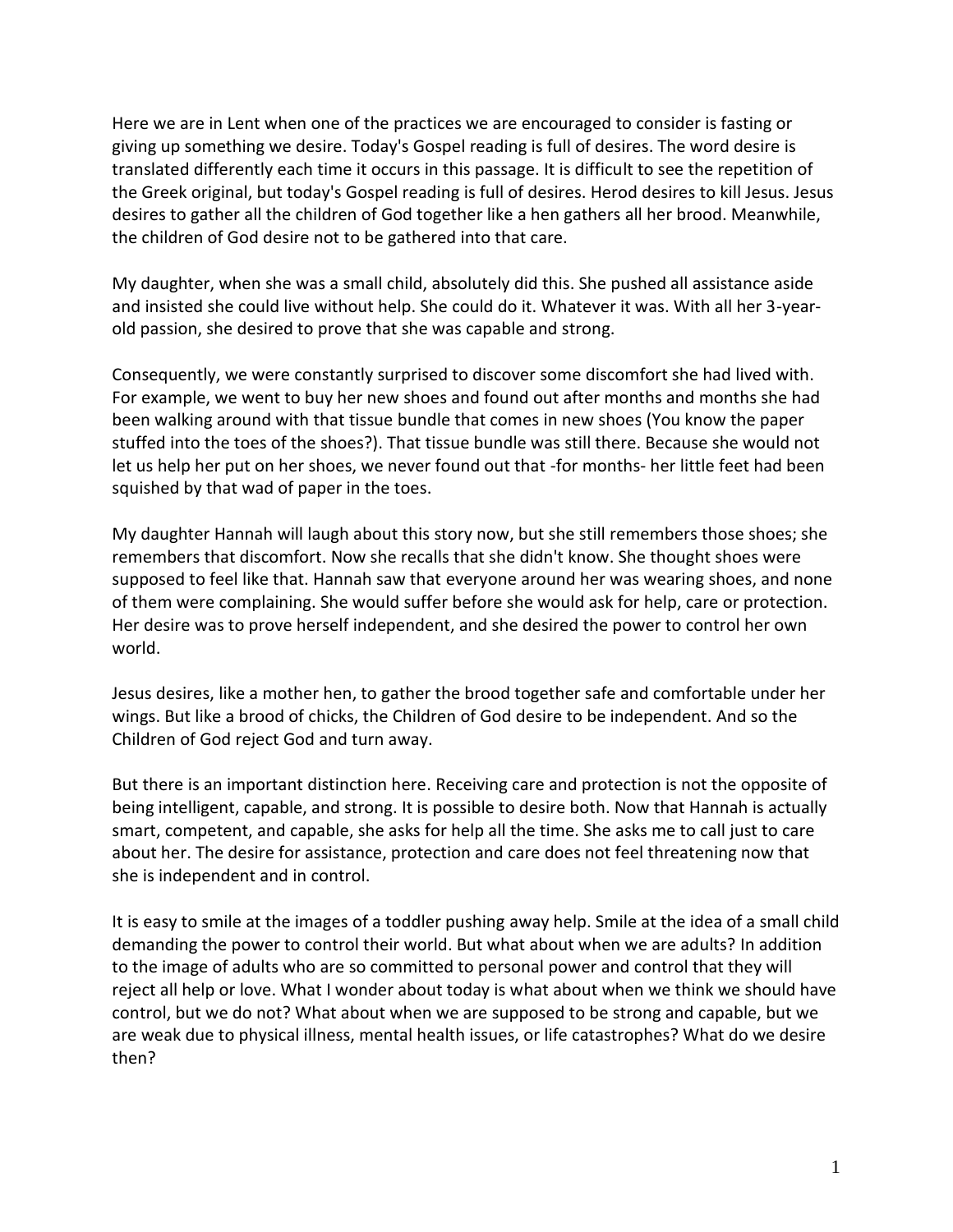When I was in my twenties, just a year older than Hannah is now, I became ill, and I was sick for years. Just as I was about to finally be independent, I became completely reliant on the care and protection of others, and I hated it. I hated being sick. I desired the destruction of my illness. But if you look under that desire, it is easy to see that what I really wanted some personal power and control in my life.

Then one day I was walking. I was not yet a Christian, and I did not know how to pray. But I did all the things now I would call prayer. Without words, I lamented with all my heart. Without words, I shouted that I was done. I could no longer continue. I desired death.

And at that moment, I was gathered up. I felt it. Like a mother, hen the Holy Spirit took me, as broken as I was, and the Holy Spirit gathered me up into protection and care. Before that moment, I would have said I desired death, but if you looked carefully, you could see that I desired control of my body and life. After that moment, I knew that being gathered into God's care and protection was enough. After that moment, I could keep going. It took me years more to heal. It took me years to get strong and capable again – but through it all, I felt God's protection like a mother hen's wing around me. For years I practiced accepting care and protection as I also worked to get strong and capable. Because it is possible to desire to be competent and strong and also desire and receive care and protection. There is only a conflict if what we really want, what we really desire, is power. Because only God has all the power.

## What do you desire?

When we read our Gospel passage, we read everyone desiring something different. Herod desires death and destruction. But if you look under that desire, we can easily see that Herod desires power. He desires to keep his powerful position (his kingship) where he can control the people around him. Jesus desires to provide care and protection. Jesus wants to gather us together in community. And then, can you imagine being cuddled safe and warm in the wing of a mother hen. Jesus wants us to feel that care. Next, in this story, the children of God desire independence. Like toddlers, the children of God cry, "no, I will do it myself." Like toddlers, the children of God reject protection and care to try to live without God. But it is possible to accept care and protection and be capable and strong. It is impossible to receive care and protection from God if all you desire is power.

What do you desire?

What about those dark desires? What about our desires for power? This can be as small as the power to control what we read or what news we watch in our lives. And I notice that many people in the world cannot control what news they watch. Their political leaders take that power away from them. Or, in the context of our lives, we can desire the capacity to walk or feed ourselves. And I notice that many people in the world cannot control walking or eating right now. At different times of our life, what we can easily do at one time can be taken away in illness or violence.

Given how much death and destruction there is in the world, power is a common desire. I am thinking about war in Ukraine. I am thinking about all of the violent crimes in the world. And